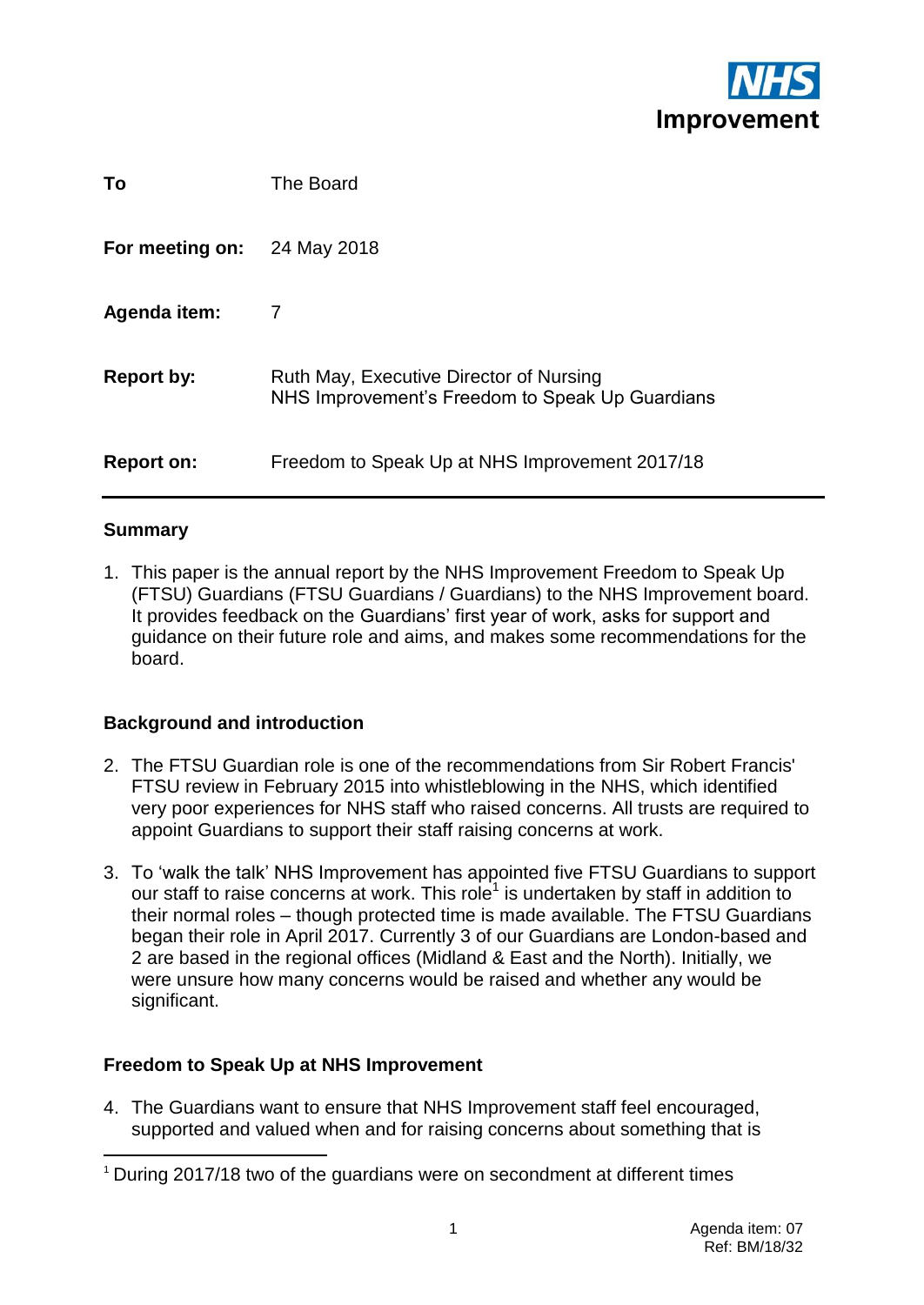happening in the workplace, and feel they can do so safely, without fear of repercussion. More broadly, the Guardians want to contribute to NHS Improvement becoming a more open and transparent place to work, where all staff feel included.

5. Our ambition is that relationships across the organisation will strengthen as a result of FTSU, and to provide the support for concerns to be resolved earlier by line managers. We believe this will increase staff satisfaction and help NHS Improvement to be more efficient and effective in supporting the NHS and the patients it serves.

## **Role of the NHS Improvement FTSU Guardians**

- 6. The main responsibilities of the FTSU Guardians are to:
	- a. support our staff to raise concerns at work;
	- b. promote awareness of FTSU to staff in NHS Improvement;
	- c. listen and keep a record of concerns raised (confidential if desired);
	- d. where appropriate, ensure NHS Improvement arranges an appropriate investigation;
	- e. stay in contact with the individual during the process and ensure they are kept updated, and are supported;
	- f. report regularly to the board and provide challenge where they believe NHS Improvement is falling short; and
	- g. escalate concerns to our executive lead, Ruth May, and our nominated Non-Executive Director, Sarah Harkness, as may be appropriate.

#### **What have we achieved so far**

- 7. During the first year of operating the NHSI FTSU Guardians have:
	- a. supported four investigations (some of which were associated with multiple concerns), one of which was a significant external investigation;
	- b. met with staff who wanted to discuss or formally raise concerns;
	- c. promoted the FTSU Guardian offer, including:
		- i. FTSU section on the intranet and articles in Inside Improvement
		- ii. held "open door" sessions in some regional offices for staff to raise; queries and explain our role; and
		- iii. visits to team meetings and away days, visits to other groups in NHS Improvement, including Trade Unions and our LGBT group.
	- d. attended the National Guardian"s training course and attended meetings organised by the National Guardian;
	- e. further developed and expanded the FTSU Guardian policies and process maps, in particular in response to learnings from the first investigations. Formed as a team (from a standing start in April 2017) – this includes our Enquiries, Complaints & Whistleblowing team and the Board level support we receive from Ruth May and Sarah Harkness.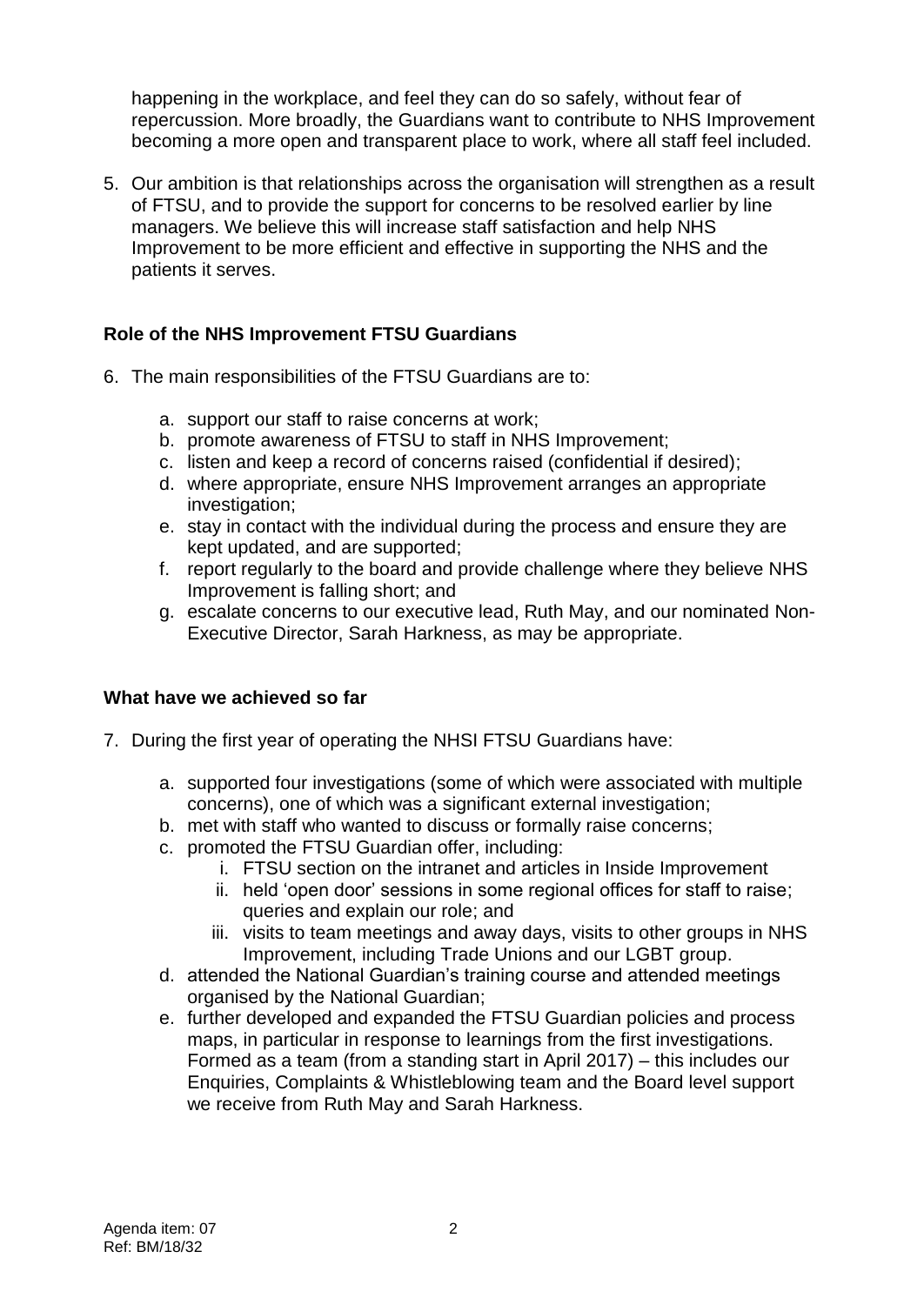# **Summary of concerns that were raised during the year**

- 8. Overall we recorded 12 concerns, and some of these were raised by more than one individual.
- 9. Of the 12 concerns raised two were attributable, one anonymous and the rest confidential.

| Table 1 - Summary of concerns raised and related actions and outcome |                                                                                                                                                                                  |                                                                                                                                                      |                              |                                                                                                                                                                                                                                                                        |
|----------------------------------------------------------------------|----------------------------------------------------------------------------------------------------------------------------------------------------------------------------------|------------------------------------------------------------------------------------------------------------------------------------------------------|------------------------------|------------------------------------------------------------------------------------------------------------------------------------------------------------------------------------------------------------------------------------------------------------------------|
| <b>Directorate</b>                                                   | <b>Concern</b>                                                                                                                                                                   | <b>Action taken</b>                                                                                                                                  | <b>Number of</b><br>concerns | <b>Learning identified</b>                                                                                                                                                                                                                                             |
| Improvement                                                          | Use of<br>resources                                                                                                                                                              | Investigation ongoing                                                                                                                                | 1                            | Ongoing                                                                                                                                                                                                                                                                |
| <b>North</b>                                                         | Disability related<br>adjustments                                                                                                                                                | Adjustments made                                                                                                                                     | 1                            | Situation dealt with<br>by FTSUG once<br>identified - no further<br>interactions-<br>successful outcome                                                                                                                                                                |
| Regulation                                                           | Procurement<br><b>Staff Conduct</b>                                                                                                                                              | Investigation /<br><b>Mediation</b>                                                                                                                  | 1                            | Improve<br>communication and<br>behaviours                                                                                                                                                                                                                             |
| Regulation                                                           | <b>Staff Conduct</b><br><b>NHSI Operating</b><br>model                                                                                                                           | Investigation ongoing                                                                                                                                | 1                            | Ongoing                                                                                                                                                                                                                                                                |
| Resources /<br>Strategy                                              | Staff/leadership<br>conduct<br>including unfair<br>treatment,<br>bullying,<br>discrimination<br>Use of<br>resources<br>Conduct and<br>outcome of<br><b>FTSU</b><br>investigation | External<br>Investigation<br><b>Informal</b><br>conversation with<br><b>Senior Executives</b><br>Create process<br>guides for FTSU<br>investigations | 8                            | <b>Clarification of</b><br>FTSUG processes<br>Work within team to<br>improve:<br>-Open and inclusive<br>leadership<br>-Collaborative<br>working<br>-Clear and consistent<br>means of making<br>and communicating<br>decisions<br>-Having transparent<br>and consistent |

## **What we have learned and how we can improve**

10.Key learnings and areas for improvement from our first year were:

- a. we have not been able to reach as many NHS Improvement staff as we would have liked with our programme of roadshows;
- b. there are eight directorates where no concerns have been raised;
- c. improving the robustness of our processes for Guardians capturing,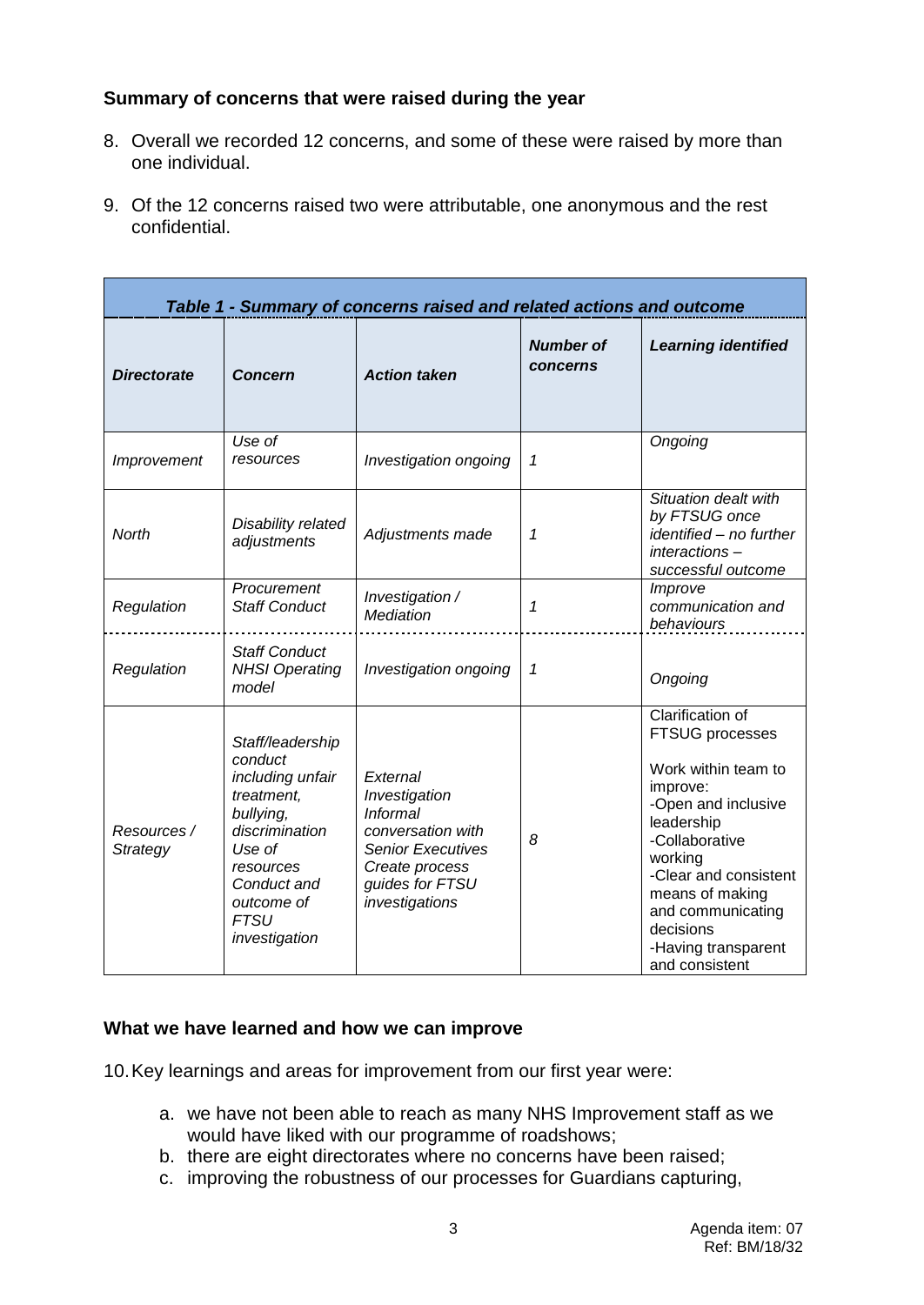recording and responding to concerns ;

- d. we would have liked to share more of the outcomes of investigations and any committed actions with the wider NHS Improvement staff; and
- e. we would like to undertake a follow up (around 6 months) on any committed actions as a result of concerns raised to evidence and provide assurance to staff and the board that actions had been taken and resolved and if not to re-flag the concern.
- 11.The large proportion of concerns raised either confidentially or anonymously may indicate that some NHS Improvement staff (at least in some directorates) may not feel safe to raise concerns. This is a matter the Guardians will review further during their work programme in 2018/19.
- 12.See Annex 1 for related action points for the Guardians.

# **What our Guardians plan to do next year**

- 13.Building on our initial experience with the FTSU process, the FTSU Guardians" priorities for next year are (see also Annex 1):
	- a. to systematically promote the FTSU Guardian offer across NHS Improvement;
	- b. to specifically promote the FTSU Guardian offer in teams where HR, staff survey and other data indicates possible "hot spots" for concerns;
	- c. further improve and clarify the FTSU processes;
	- d. undertake a short staff survey to understand what works and does not work around the FTSU role/support; and
	- e. to follow up whether committed actions were implemented.

# **Decision required**

14.The Board is asked to note the above plan for next year (see also Annex 1).

- 15.NHS Improvement recently published a guide for boards on FTSU and a selfreview tool (see Annex 2) and NHS Improvement"s Board should complete this. However, given the closer working programme between NHS Improvement and NHS England we propose that, at an appropriate juncture, such a review is undertaken jointly (or in co-ordination) with NHS England. The Board will be kept informed.
- 16.In addition, the board is asked to agree the following for 2018/19:
	- a. All executive directors to commit to personally support the promotion of the FTSU Guardian process in their respective directorates; and
	- b. Subject to the outcome of the self-review, consider whether further work may be required to review the reasons behind any apparent reluctance for staff to raise concerns openly, and develop an associated action plan.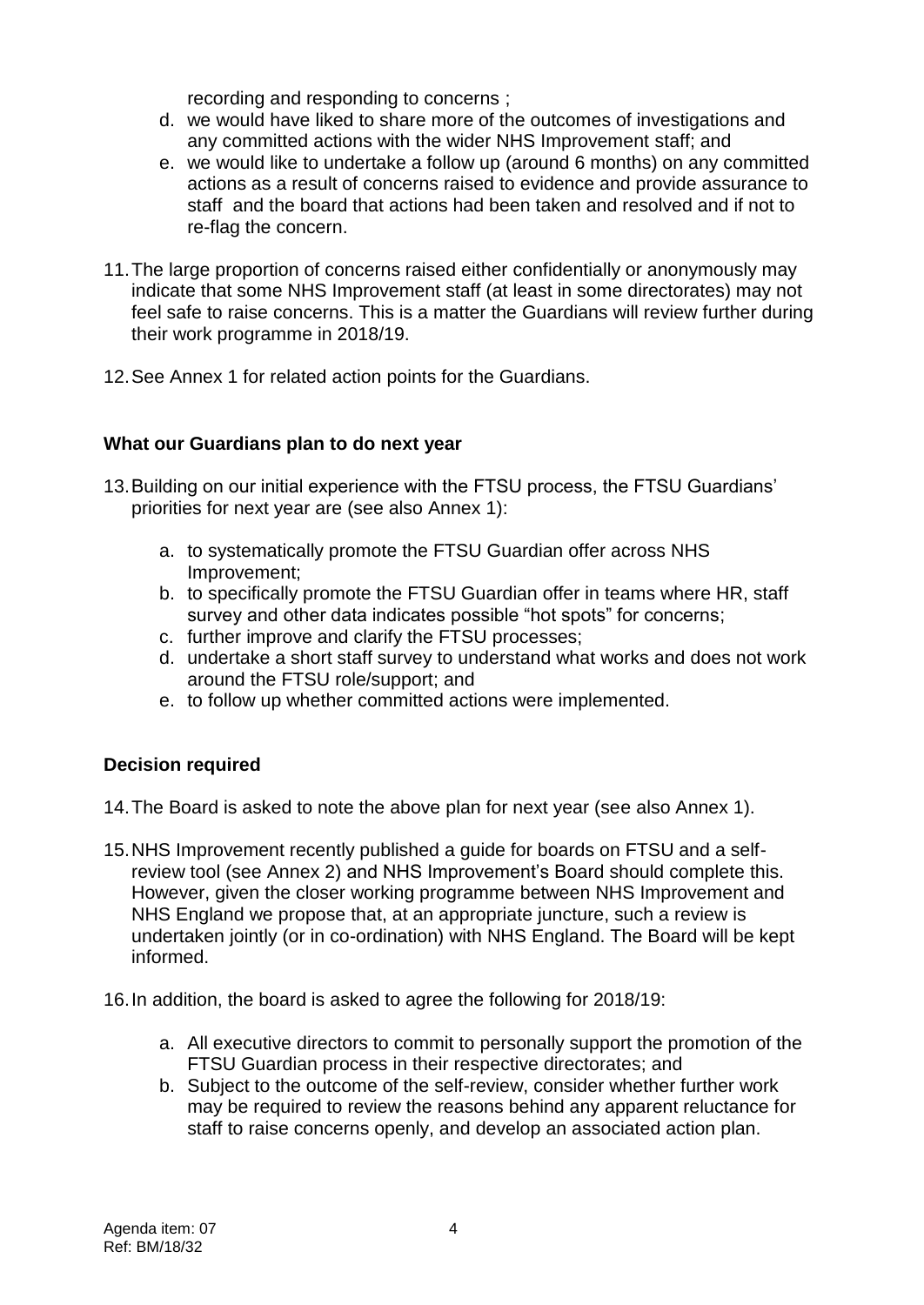# **Annex 1 – Actions for Guardians**

Table 1 below identifies the areas where we are planning to undertake work during 2018/19.

#### *Table 1 Actions for FTSU Guardians for 2018/19*

| Goal                                                                                                                                                                                          | <b>Actions to be taken</b>                                                                                                                                  | <b>Deadline</b> |
|-----------------------------------------------------------------------------------------------------------------------------------------------------------------------------------------------|-------------------------------------------------------------------------------------------------------------------------------------------------------------|-----------------|
| Have NHSI FTSU Guardians in all regions<br><b>Have NHSI FTSU Guardians from a wider</b><br>range of minority groups (e.g. BME)                                                                | Raise the profile of the FTSU role and encourage people to apply                                                                                            | 31/3/19         |
| Continue to promote the Guardian offer -<br>specifically promote the FTSU Guardian<br>offer in teams where HR, staff survey and<br>other data indicates possible "hot spots" for<br>concerns. | Arranging a programme to visit all regional offices<br>To Contac all teams to arrange to attend team and departmental<br>meetings during the next 12 months | 31/3/19         |
| Improving the robustness of our<br>procedures for recording and managing<br>queries                                                                                                           | FTSU guardians to meet regularly to review current procedures and<br>opportunities for improvement                                                          | 31/12/18        |
| Regular feedback to the organisation on the<br><b>FTSU programme</b>                                                                                                                          | Report to the board every 6 months as recommended by the<br><b>National Guardian</b>                                                                        | 30/9/18         |
| Survey the organisation on how the FTSU<br>offering can be improved                                                                                                                           | Build this into either the NHSI staff survey or undertake a separate<br>survey - use the findings to target our offering                                    | 31/12/18        |
|                                                                                                                                                                                               |                                                                                                                                                             |                 |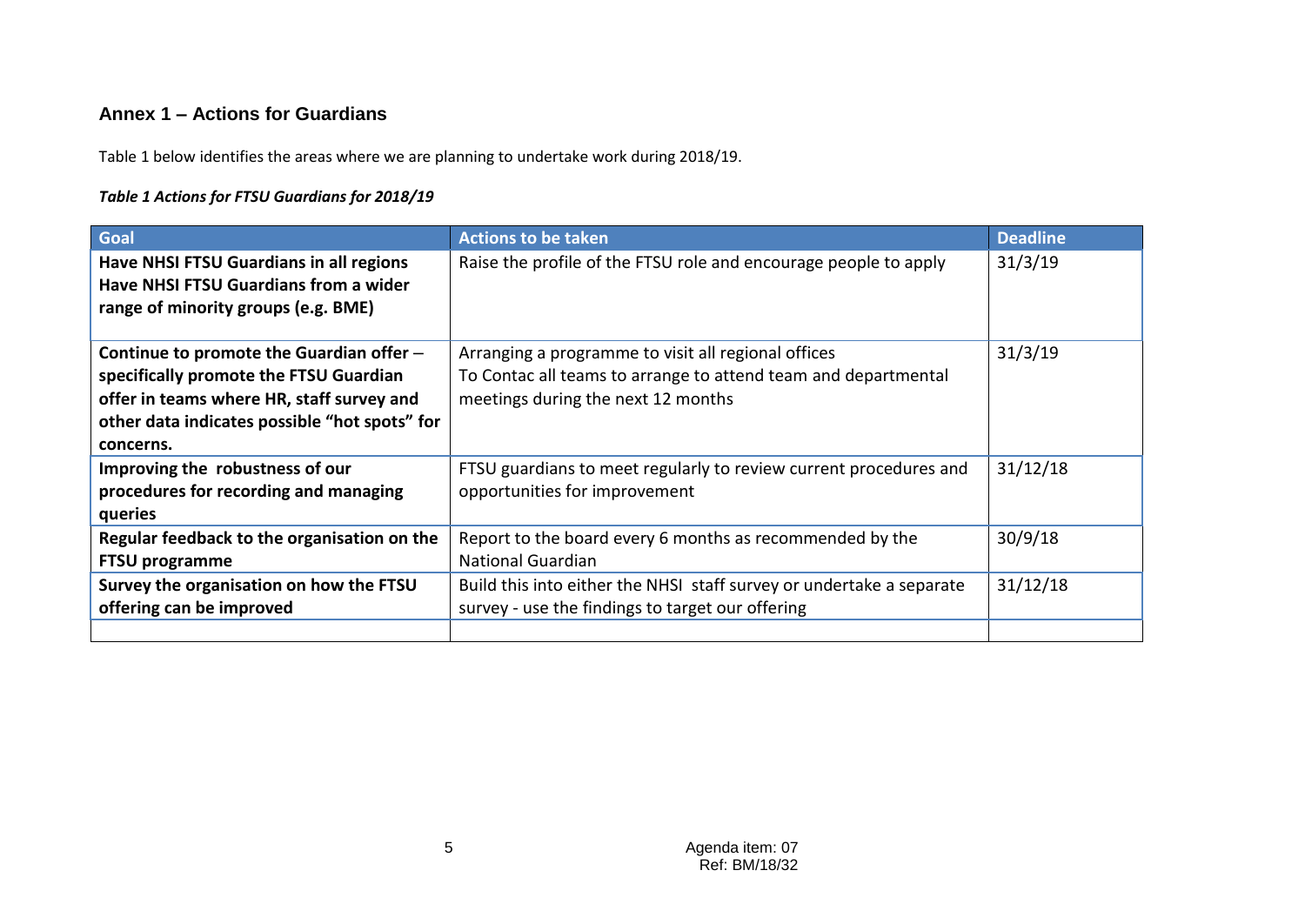## **Annex 2 – Freedom to Speak UP self-review tool (2 May 2018)**

# How to use this tool

Effective speaking up arrangements help to protect patients and improve the experience of NHS workers. Having a healthy speaking up culture is evidence of a well-led trust.

NHS Improvement and the National Guardian's Office have published a [guide](https://improvement.nhs.uk/resources/freedom-speak-guidance-nhs-trust-and-nhs-foundation-trust-boards) setting out expectations of boards in relation to Freedom to Speak Up (FTSU) to help boards create a culture that is responsive to feedback and focused on learning and continual improvement.

This self-review tool accompanying the guide will enable boards to carry out in-depth reviews of leadership and governance arrangements in relation to FTSU and identify areas to develop and improve.

The Care Quality Commission (CQC) assesses a trust"s speaking up culture during inspections under key line of enquiry (KLOE) 3 as part of the well-led question. This guide is aligned with the good practice set out in the well-led framework, which contains references to speaking up in KLOE 3 and will be shared with Inspectors as part of the CQC"s assessment framework for well-led.

Completing the self-review tool and developing an improvement action plan will help trusts to evidence their commitment to embedding speaking up and help oversight bodies to evaluate how healthy a trust's speaking up culture is.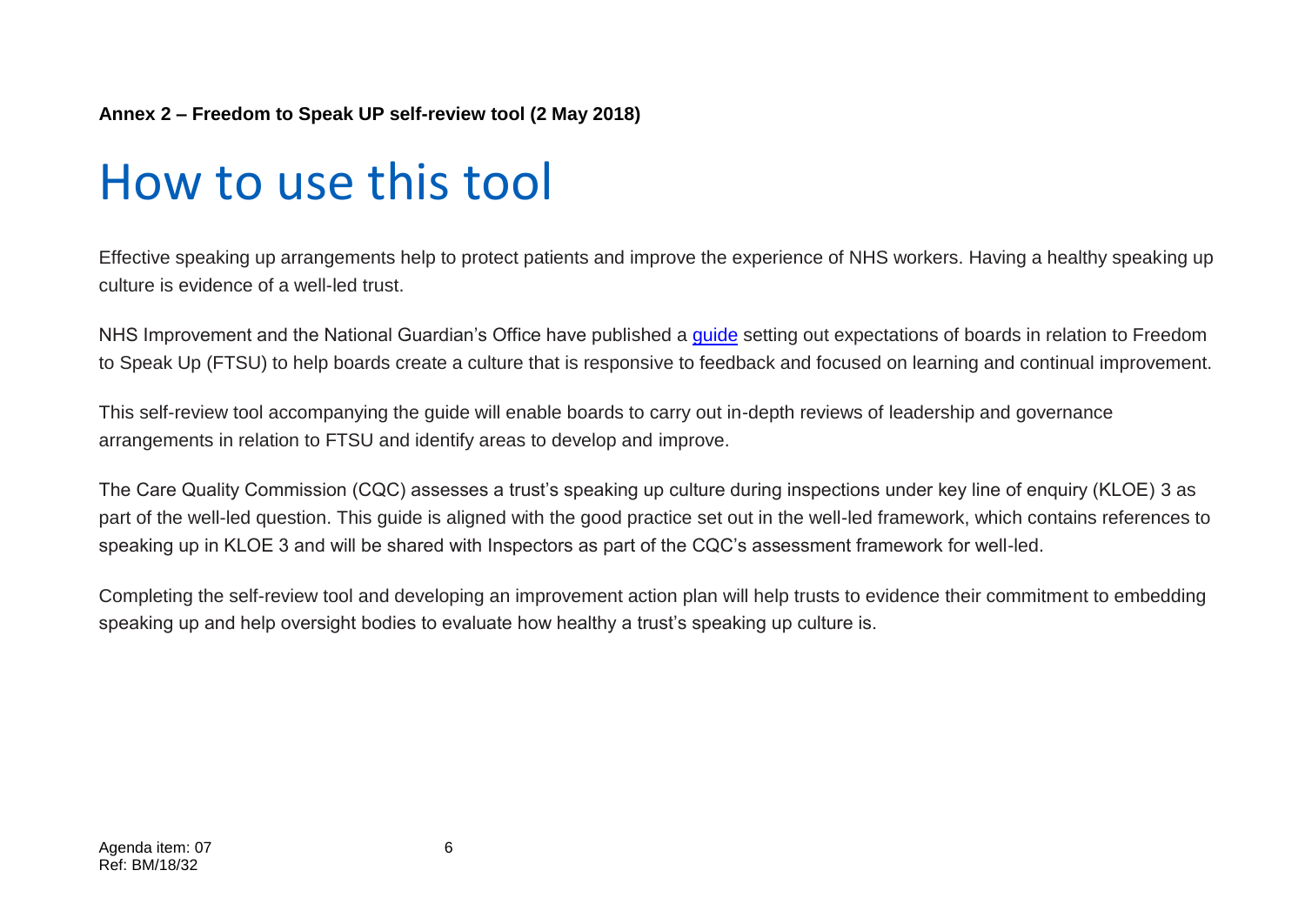| Self review indicator<br>(Aligned to well-led KLOEs)                                                                                                                                                                   | To what extent<br>is this<br>expectation<br>being met? | What are the principal<br>actions required for<br>development? | How is the board<br>assured it is meeting<br>the expectation?<br><b>Evidence</b> |
|------------------------------------------------------------------------------------------------------------------------------------------------------------------------------------------------------------------------|--------------------------------------------------------|----------------------------------------------------------------|----------------------------------------------------------------------------------|
| <b>Our expectations</b>                                                                                                                                                                                                |                                                        |                                                                |                                                                                  |
| Leaders are knowledgeable about FTSU                                                                                                                                                                                   |                                                        |                                                                |                                                                                  |
| Senior leaders are knowledgeable and up to date about<br>FTSU and the executive and non-executive leads are<br>aware of guidance from the National Guardian's Office.                                                  |                                                        |                                                                |                                                                                  |
| Senior leaders can readily articulate the trust's FTSU<br>vision and key learning from issues that workers have<br>spoken up about and regularly communicate the value<br>of speaking up.                              |                                                        |                                                                |                                                                                  |
| They can provide evidence that they have a leadership<br>strategy and development programme that emphasises<br>the importance of learning from issues raised by people<br>who speak up.                                |                                                        |                                                                |                                                                                  |
| Senior leaders can describe the part they played in<br>creating and launching the trust's FTSU vision and<br>strategy.                                                                                                 |                                                        |                                                                |                                                                                  |
| Leaders have a structured approach to FTSU                                                                                                                                                                             |                                                        |                                                                |                                                                                  |
| There is a clear FTSU vision, translated into a robust<br>and realistic strategy that links speaking up with patient<br>safety, staff experience and continuous improvement.                                           |                                                        |                                                                |                                                                                  |
| There is an up-to-date speaking up policy that reflects<br>the minimum standards set out by NHS Improvement.                                                                                                           |                                                        |                                                                |                                                                                  |
| The FTSU strategy has been developed using a<br>structured approach in collaboration with a range of<br>stakeholders (including the FTSU Guardian) and it aligns<br>with existing guidance from the National Guardian. |                                                        |                                                                |                                                                                  |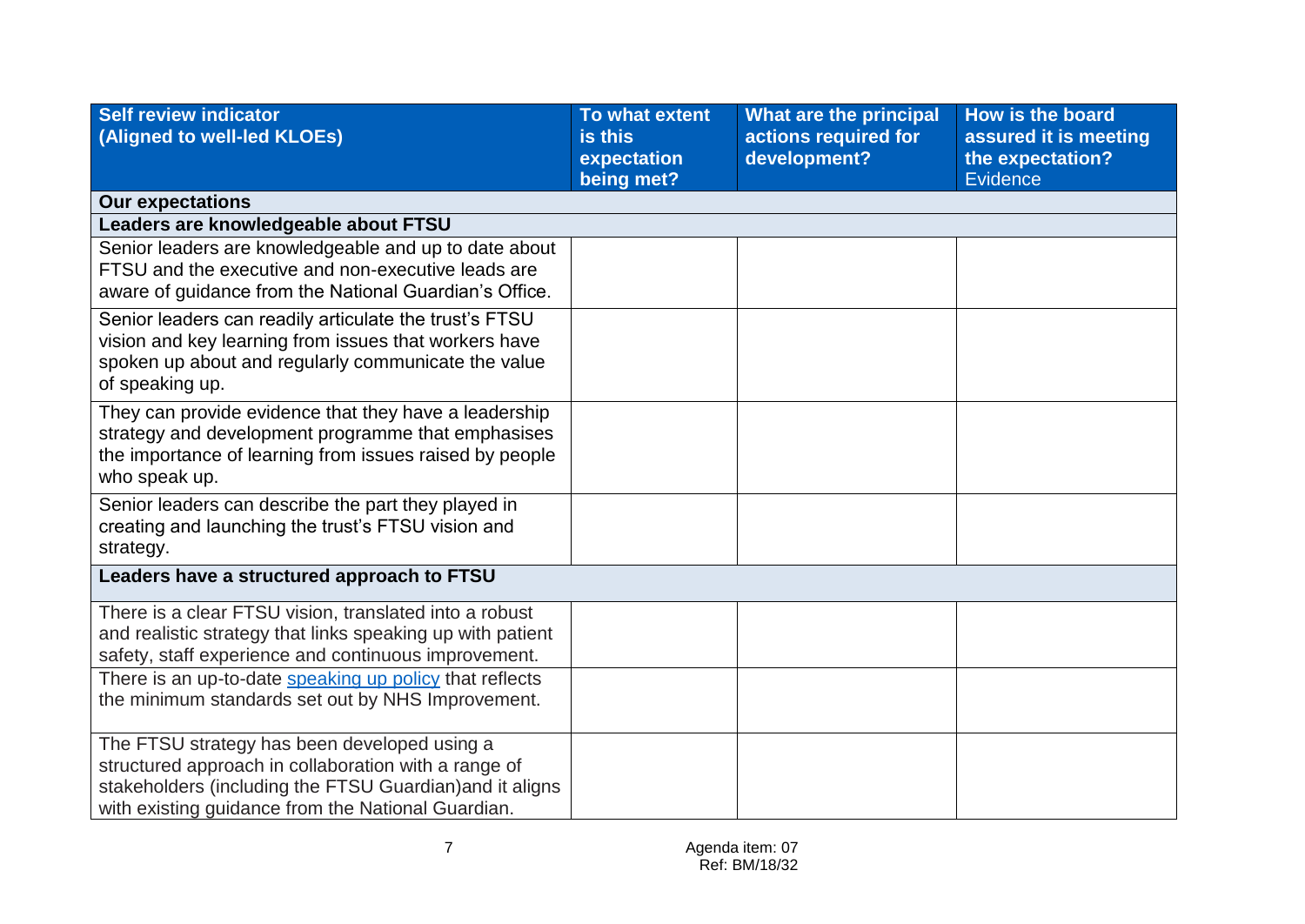| Progress against the strategy and compliance with the                                                 |  |  |
|-------------------------------------------------------------------------------------------------------|--|--|
| policy are regularly reviewed using a range of qualitative                                            |  |  |
| and quantitative measures.                                                                            |  |  |
|                                                                                                       |  |  |
| Leaders actively shape the speaking up culture                                                        |  |  |
|                                                                                                       |  |  |
| All senior leaders take an interest in the trust's speaking                                           |  |  |
| up culture and are proactive in developing ideas and                                                  |  |  |
| initiatives to support speaking up.                                                                   |  |  |
| They can evidence that they robustly challenge<br>themselves to improve patient safety, and develop a |  |  |
| culture of continuous improvement, openness and                                                       |  |  |
| honesty.                                                                                              |  |  |
| Senior leaders are visible, approachable and use a                                                    |  |  |
| variety of methods to seek and act on feedback from                                                   |  |  |
| workers.                                                                                              |  |  |
| Senior leaders prioritise speaking up and work in                                                     |  |  |
| partnership with their FTSU Guardian.                                                                 |  |  |
|                                                                                                       |  |  |
| Senior leaders model speaking up by acknowledging<br>mistakes and making improvements.                |  |  |
|                                                                                                       |  |  |
| The board can state with confidence that workers know                                                 |  |  |
|                                                                                                       |  |  |
| how to speak up; do so with confidence and are treated                                                |  |  |
| fairly.                                                                                               |  |  |
|                                                                                                       |  |  |
| Leaders are clear about their role and responsibilities                                               |  |  |
|                                                                                                       |  |  |
|                                                                                                       |  |  |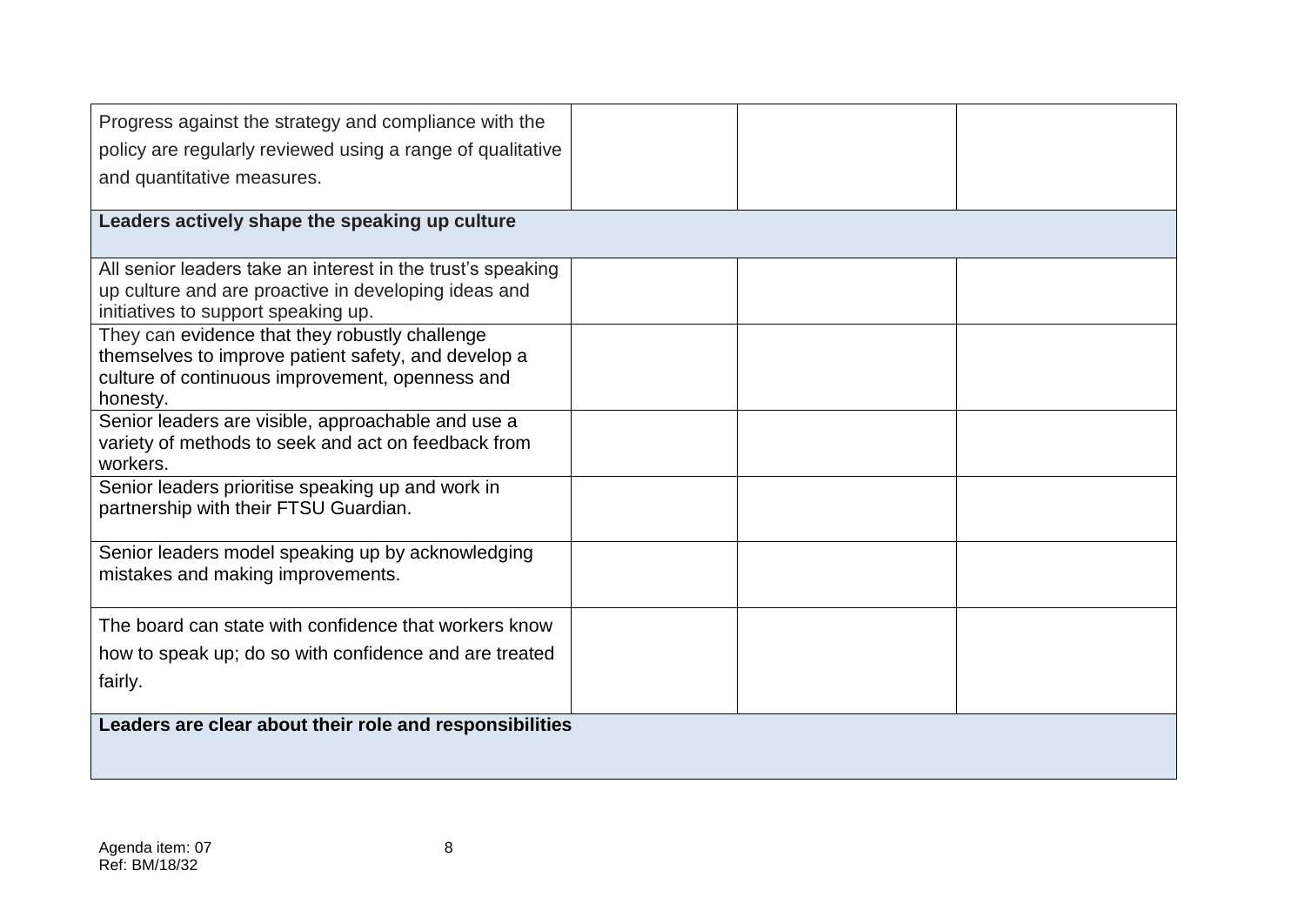| The trust has a named executive and a named non-                     |  |  |
|----------------------------------------------------------------------|--|--|
| executive director responsible for speaking up and both              |  |  |
| are clear about their role and responsibility.                       |  |  |
| They, along with the chief executive and chair, meet                 |  |  |
| regularly with the FTSU Guardian and provide                         |  |  |
| appropriate advice and support.                                      |  |  |
| Other senior leaders support the FTSU Guardian as                    |  |  |
| required.                                                            |  |  |
|                                                                      |  |  |
| Leaders are confident that wider concerns are identified and managed |  |  |
|                                                                      |  |  |
|                                                                      |  |  |
| Senior leaders have ensured that the FTSU Guardian                   |  |  |
| has ready access to applicable sources of data to                    |  |  |
| enable them to triangulate speaking up issues to                     |  |  |
| proactively identify potential concerns.                             |  |  |
| The FTSU Guardian has ready access to senior leaders                 |  |  |
| and others to enable them to escalate patient safety                 |  |  |
| issues rapidly, preserving confidence as appropriate.                |  |  |
|                                                                      |  |  |
| Leaders receive assurance in a variety of forms                      |  |  |
|                                                                      |  |  |
|                                                                      |  |  |
| Workers in all areas know, understand and support the                |  |  |
| FTSU vision, are aware of the policy and have                        |  |  |
| confidence in the speaking up process.                               |  |  |
|                                                                      |  |  |
| Steps are taken to identify and remove barriers to                   |  |  |
| speaking up for those in more vulnerable groups, such                |  |  |
| as Black, Asian or minority ethnic (BAME), workers and               |  |  |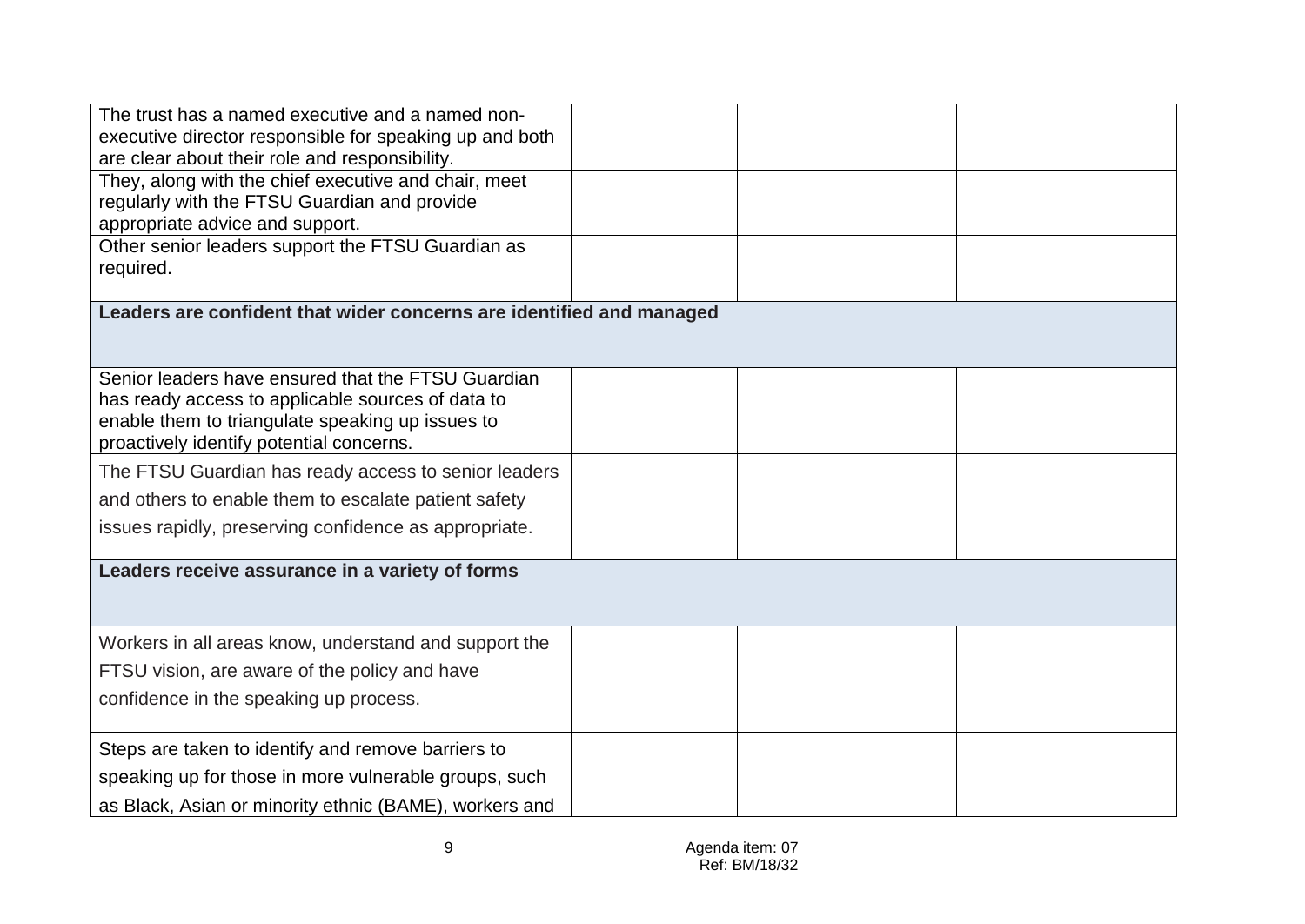| agency workers                                                                                                                                                           |  |  |
|--------------------------------------------------------------------------------------------------------------------------------------------------------------------------|--|--|
| Speak up issues that raise immediate patient safety<br>concerns are quickly escalated                                                                                    |  |  |
| Action is taken to address evidence that workers have<br>been victimised as a result of speaking up, regardless of<br>seniority                                          |  |  |
| Lessons learnt are shared widely both within relevant<br>service areas and across the trust                                                                              |  |  |
| The handling of speaking up issues is routinely audited<br>to ensure that the FTSU policy is being implemented                                                           |  |  |
| FTSU policies and procedures are reviewed and<br>improved using feedback from workers                                                                                    |  |  |
| The board receives a report, at least every six months,<br>from the FTSU Guardian.                                                                                       |  |  |
| Leaders engage with all relevant stakeholders                                                                                                                            |  |  |
| A diverse range of workers' views are sought, heard<br>and acted upon to shape the culture of the organisation<br>in relation to speaking up; these are reflected in the |  |  |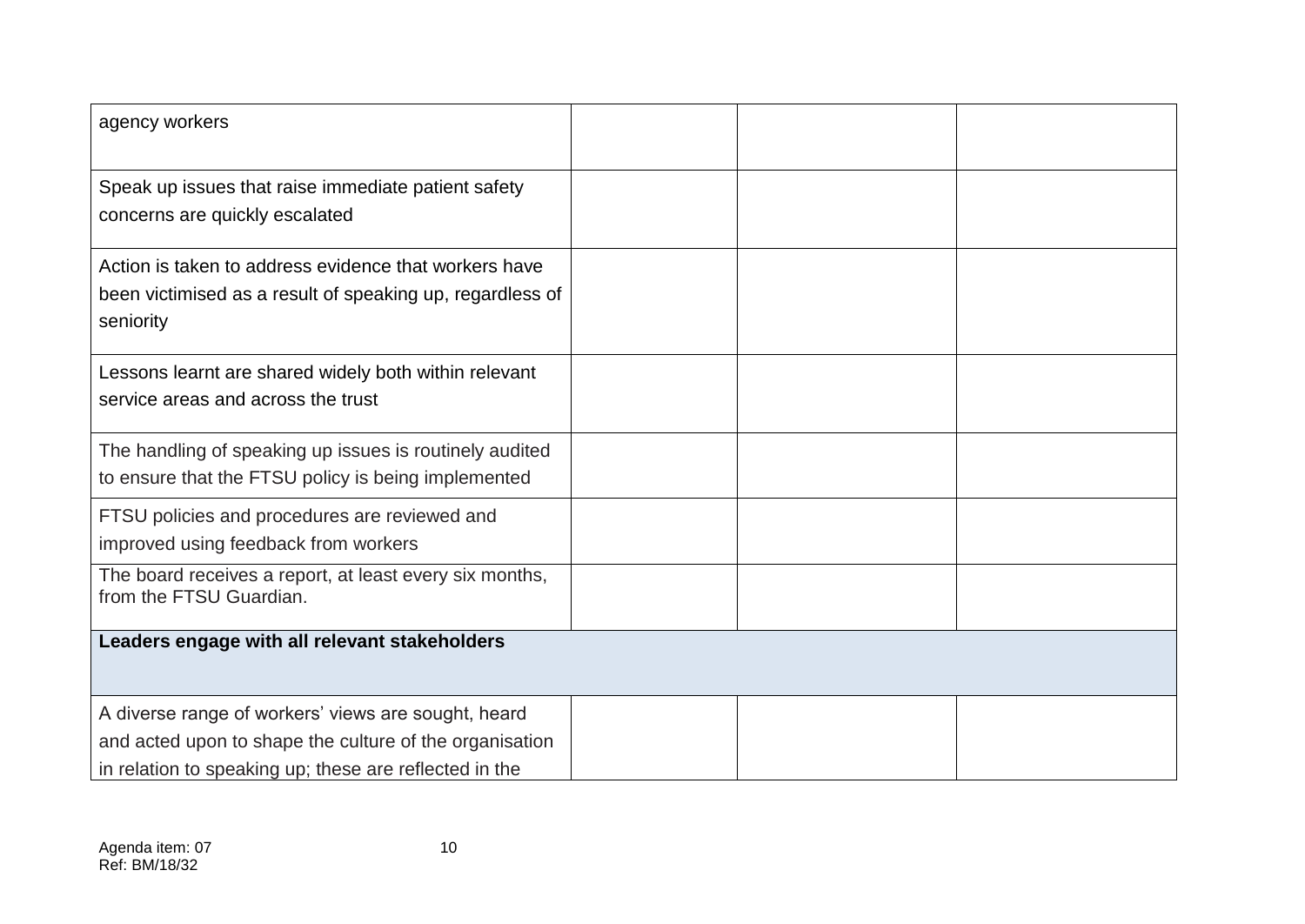| FTSU vision and plan.                                                                                                                                                                            |  |  |
|--------------------------------------------------------------------------------------------------------------------------------------------------------------------------------------------------|--|--|
| Issues raised via speaking up are part of the<br>performance data discussed openly with<br>commissioners, CQC and NHS Improvement.                                                               |  |  |
| Discussion of FTSU matters regularly takes place in the<br>public section of the board meetings (while respecting<br>the confidentiality of individuals).                                        |  |  |
| The trust's annual report contains high level,<br>anonymised data relating to speaking up as well as<br>information on actions the trust is taking to support a<br>positive speaking up culture. |  |  |
| Reviews and audits are shared externally to support                                                                                                                                              |  |  |
| improvement elsewhere.                                                                                                                                                                           |  |  |
| Senior leaders work openly and positively with regional<br><b>FTSU Guardians and the National Guardian to</b><br>continually improve the trust's speaking up culture                             |  |  |
| Senior leaders encourage their FTSU Guardians to                                                                                                                                                 |  |  |
| develop bilateral relationships with regulators,                                                                                                                                                 |  |  |
| inspectors and other local FTSU Guardians                                                                                                                                                        |  |  |
| Senior leaders request external improvement support                                                                                                                                              |  |  |
| when required.                                                                                                                                                                                   |  |  |
| Leaders are focused on learning and continual improvement                                                                                                                                        |  |  |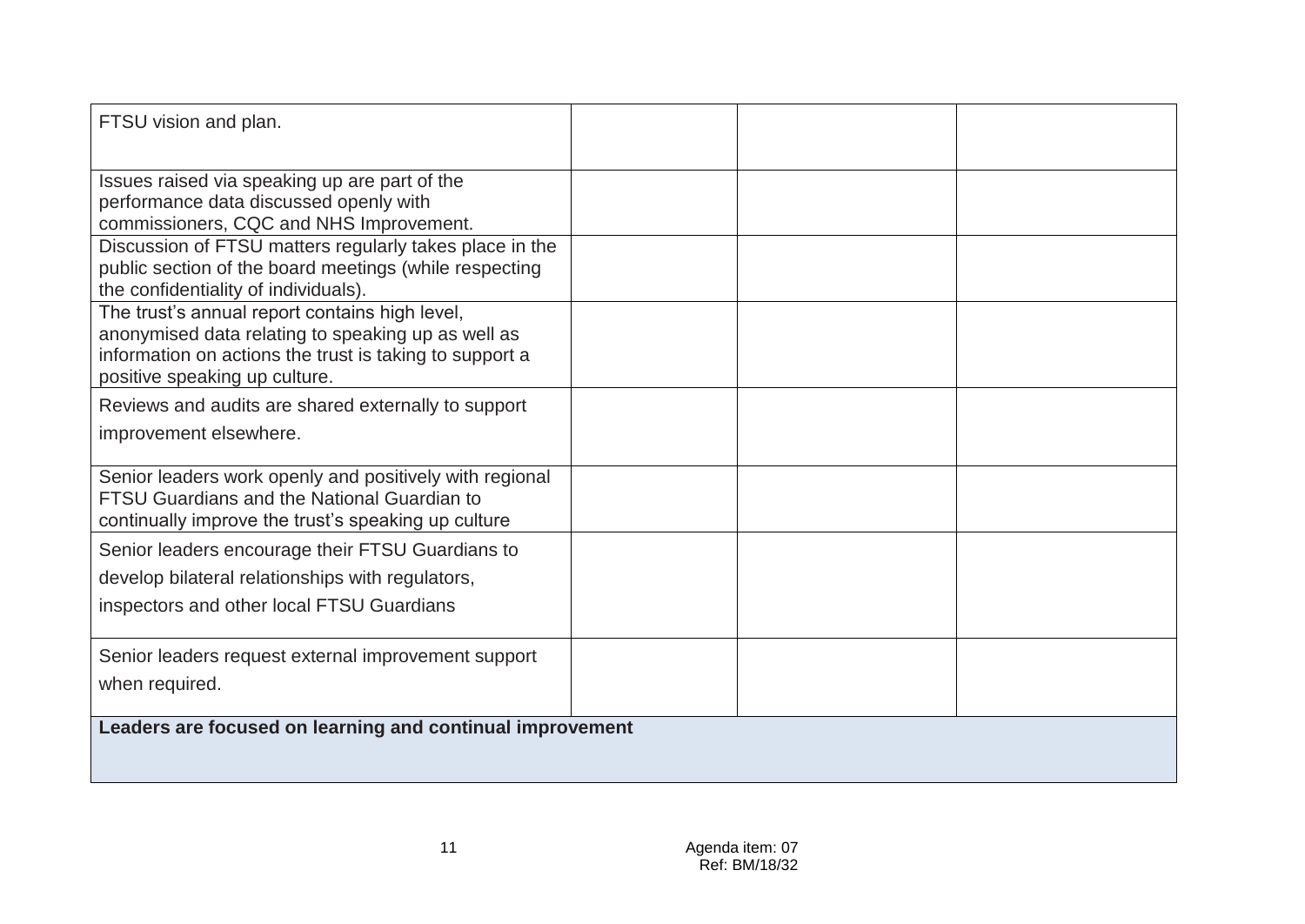| Senior leaders use speaking up as an opportunity for<br>learning that can be embedded in future practice to |  |  |
|-------------------------------------------------------------------------------------------------------------|--|--|
| deliver better quality care and improve workers'                                                            |  |  |
| experience.                                                                                                 |  |  |
| Senior leaders and the FTSU Guardian engage with                                                            |  |  |
| other trusts to identify best practice.                                                                     |  |  |
|                                                                                                             |  |  |
| Executive and non-executive leads, and the FTSU                                                             |  |  |
| Guardian, review all guidance and case review reports                                                       |  |  |
| from the National Guardian to identify improvement                                                          |  |  |
| possibilities.                                                                                              |  |  |
| Senior leaders regularly reflect on how they respond to                                                     |  |  |
| feedback, learn and continually improve and encourage                                                       |  |  |
| the same throughout the organisation.                                                                       |  |  |
|                                                                                                             |  |  |
| The executive lead responsible for FTSU reviews the                                                         |  |  |
| FTSU strategy annually, using a range of qualitative and                                                    |  |  |
| quantitative measures, to assess what has been                                                              |  |  |
| achieved and what hasn't; what the barriers have been                                                       |  |  |
| and how they can be overcome; and whether the right                                                         |  |  |
| indicators are being used to measure success.                                                               |  |  |
|                                                                                                             |  |  |
| The FTSU policy and process is reviewed annually to                                                         |  |  |
| check they are fit for purpose and realistic; up to date;                                                   |  |  |
| and takes account of feedback from workers who have                                                         |  |  |
| used them.                                                                                                  |  |  |
| A sample of cases is quality assured to ensure:                                                             |  |  |
| the investigation process is of high quality; that                                                          |  |  |
| outcomes and recommendations are reasonable                                                                 |  |  |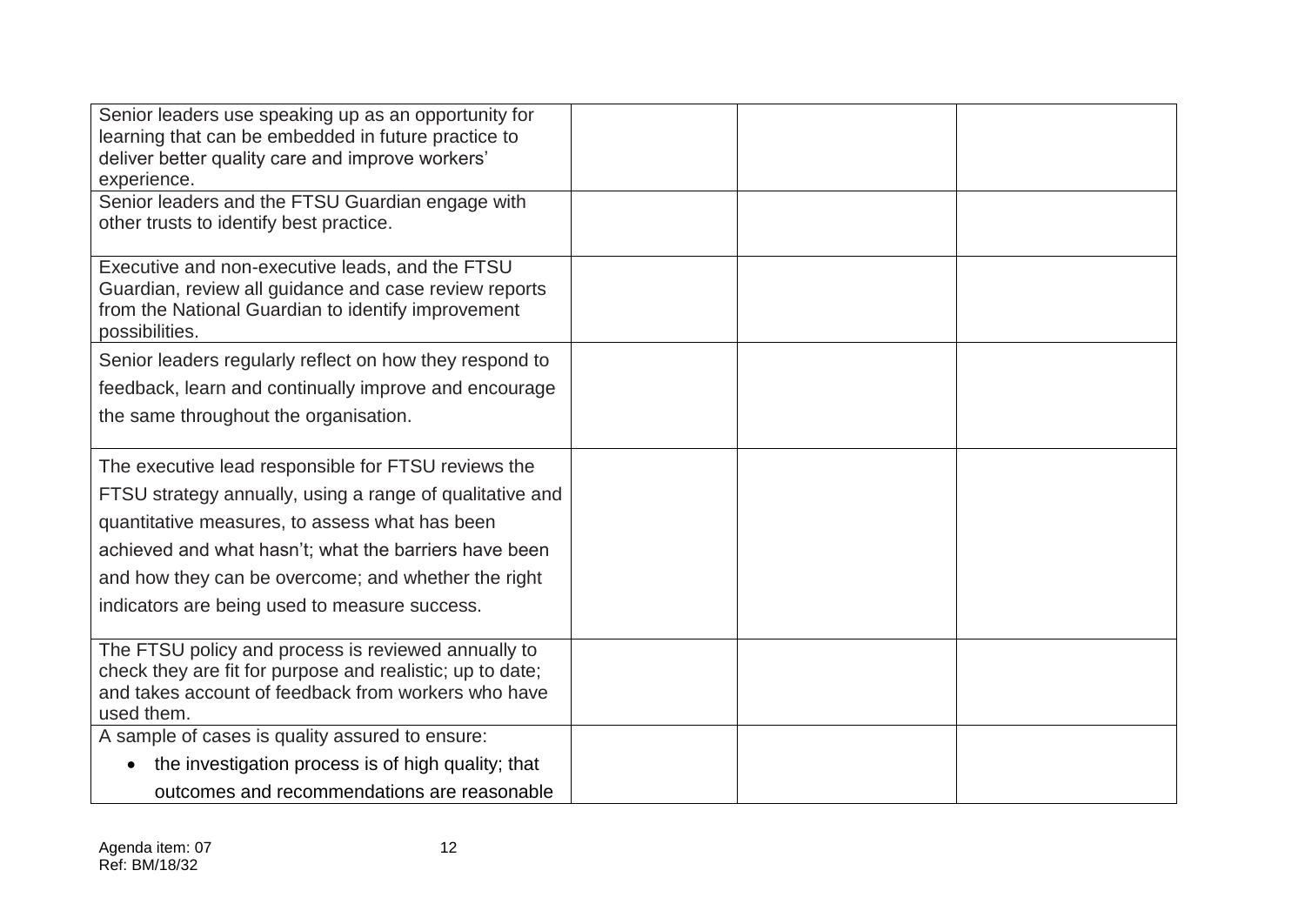| and that the impact of change is being measured                |  |  |
|----------------------------------------------------------------|--|--|
| workers are thanked for speaking up, are kept up               |  |  |
| to date though out the investigation and are told              |  |  |
| of the outcome                                                 |  |  |
| Investigations are independent, fair and                       |  |  |
| objective; recommendations are designed to                     |  |  |
| promote patient safety and learning; and change                |  |  |
| will be monitored                                              |  |  |
|                                                                |  |  |
| Positive outcomes from speaking up cases are                   |  |  |
| promoted and as a result workers are more confident to         |  |  |
| speak up.                                                      |  |  |
| <b>Individual responsibilities</b>                             |  |  |
| <b>Chief executive and chair</b>                               |  |  |
|                                                                |  |  |
| The chief executive is responsible for appointing the          |  |  |
| FTSU Guardian.                                                 |  |  |
|                                                                |  |  |
| The chief executive is accountable for ensuring that           |  |  |
| FTSU arrangements meet the needs of the workers in             |  |  |
| their trust.                                                   |  |  |
| The chief executive and chair are responsible for              |  |  |
| ensuring the annual report contains information about<br>FTSU. |  |  |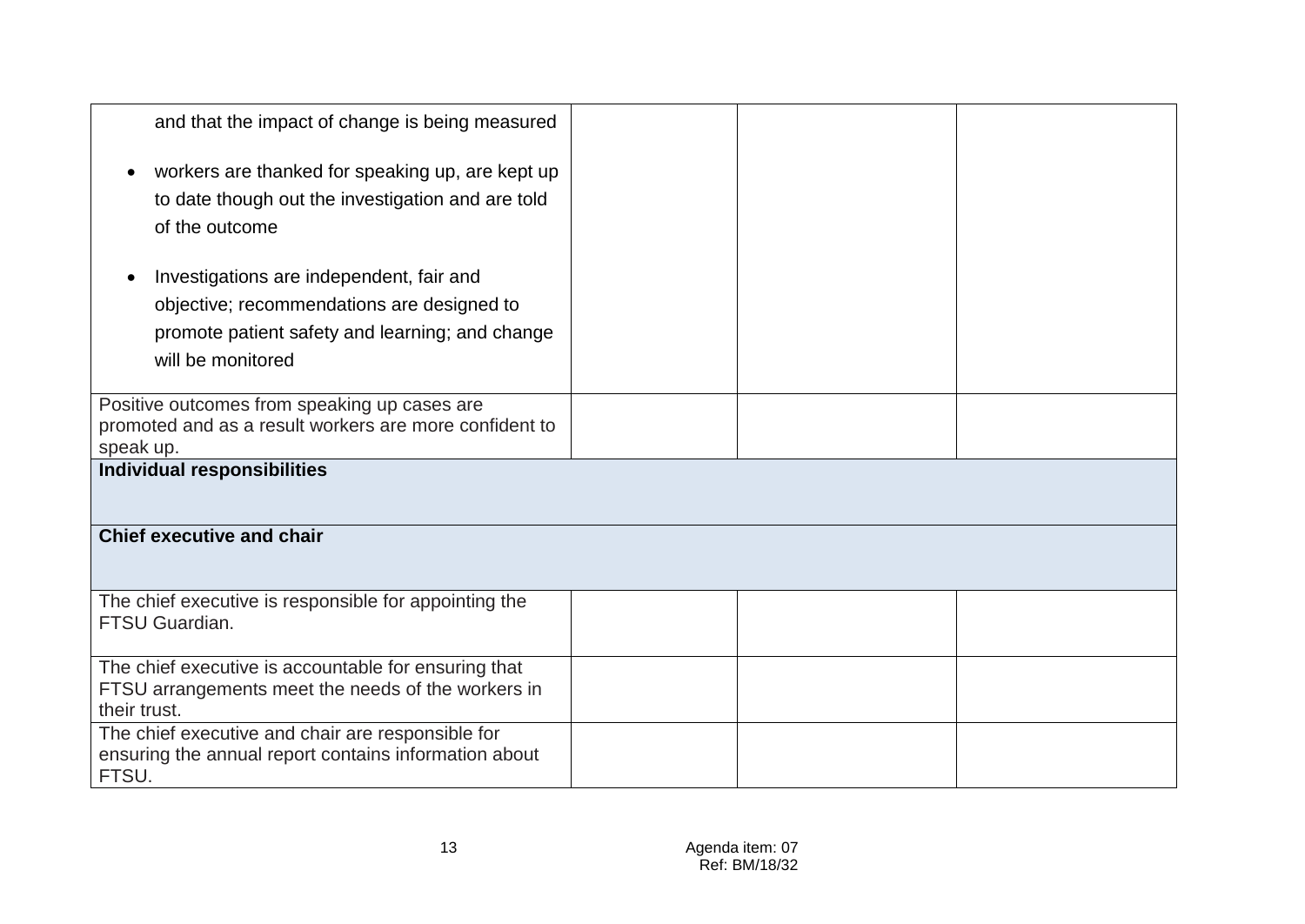| The chief executive and chair are responsible for<br>ensuring the trust is engaged with both the regional<br>Guardian network and the National Guardian's Office.                                     |  |  |
|-------------------------------------------------------------------------------------------------------------------------------------------------------------------------------------------------------|--|--|
| Both the chief executive and chair are key sources of<br>advice and support for their FTSU Guardian and meet<br>with them regularly.                                                                  |  |  |
| <b>Executive lead for FTSU</b>                                                                                                                                                                        |  |  |
| Ensuring they are aware of latest guidance from<br>National Guardian's Office.                                                                                                                        |  |  |
| Overseeing the creation of the FTSU vision and<br>strategy.                                                                                                                                           |  |  |
| Ensuring the FTSU Guardian role has been<br>implemented, using a fair recruitment process in<br>accordance with the example job description and other<br>guidance published by the National Guardian. |  |  |
| Ensuring that the FTSU Guardian has a suitable amount<br>of ring fenced time and other resources and there is<br>cover for planned and unplanned absence.                                             |  |  |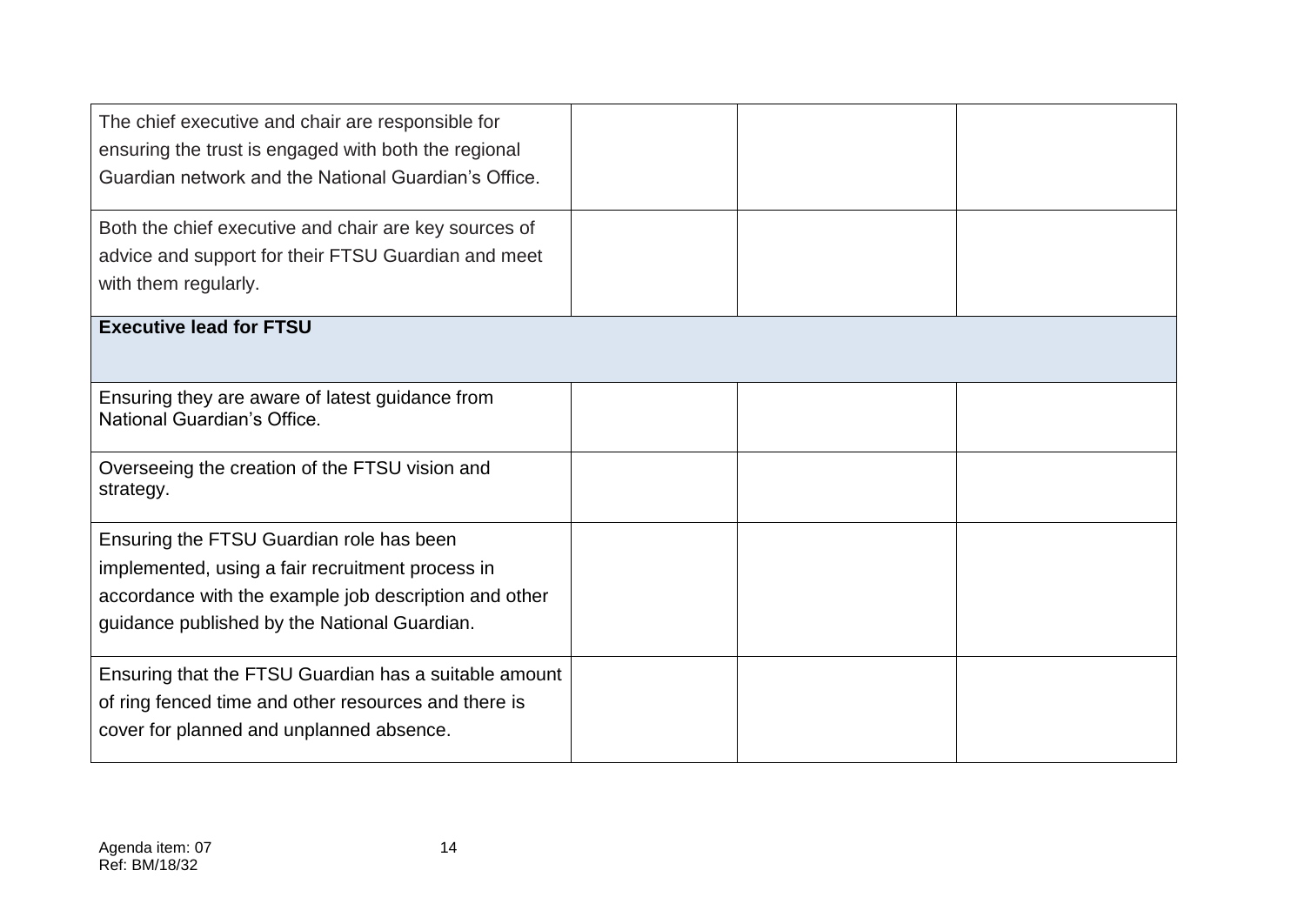| Ensuring that a sample of speaking up cases have been<br>quality assured.                                                                                                  |  |  |
|----------------------------------------------------------------------------------------------------------------------------------------------------------------------------|--|--|
| Conducting an annual review of the strategy, policy and<br>process.                                                                                                        |  |  |
| Operationalising the learning derived from speaking up<br>issues.                                                                                                          |  |  |
| Ensuring allegations of detriment are promptly and fairly<br>investigated and acted on.                                                                                    |  |  |
| Providing the board with a variety of assurance about<br>the effectiveness of the trusts strategy, policy and<br>process.                                                  |  |  |
| <b>Non-executive lead for FTSU</b>                                                                                                                                         |  |  |
| Ensuring they are aware of latest guidance from<br>National Guardian's Office.                                                                                             |  |  |
| Holding the chief executive, executive FTSU lead and<br>the board to account for implementing the speaking up<br>strategy.                                                 |  |  |
| Robustly challenge the board to reflect on whether it<br>could do more to create a culture responsive to<br>feedback and focused on learning and continual<br>improvement. |  |  |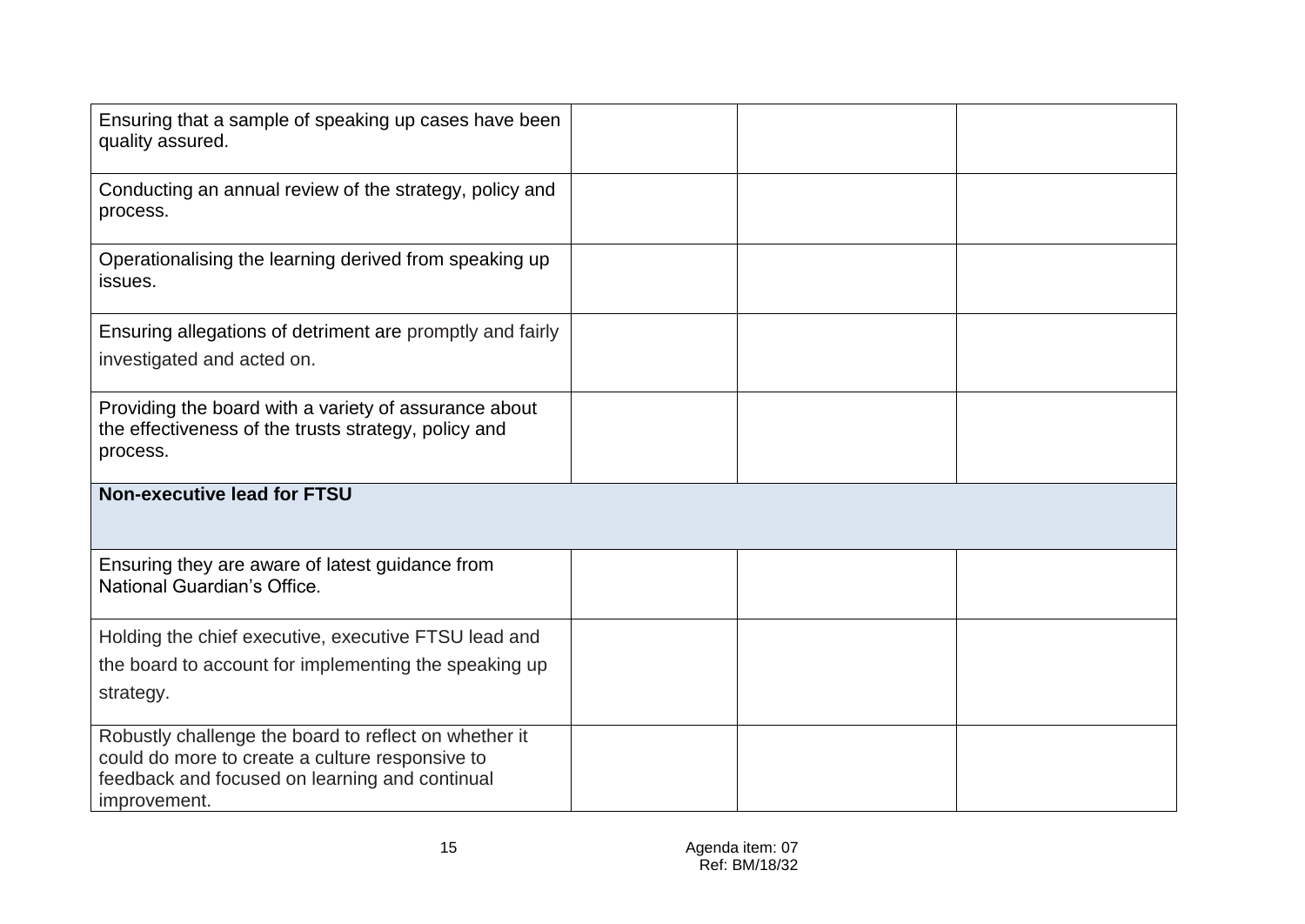| Role-modelling high standards of conduct around<br>FTSU.                                                                                                                                                                                                                                       |  |  |
|------------------------------------------------------------------------------------------------------------------------------------------------------------------------------------------------------------------------------------------------------------------------------------------------|--|--|
| Acting as an alternative source of advice and support<br>for the FTSU Guardian.                                                                                                                                                                                                                |  |  |
| Overseeing speaking up concerns regarding board<br>members.                                                                                                                                                                                                                                    |  |  |
| Human resource and organisational development directors                                                                                                                                                                                                                                        |  |  |
| Ensuring that the FTSU Guardian has the support of HR<br>staff and appropriate access to information to enable<br>them to triangulate intelligence from speaking up issues<br>with other information that may be used as measures of<br>FTSU culture or indicators of barriers to speaking up. |  |  |
| Ensuring that HR culture and practice encourage and<br>support speaking up and that learning in relation to<br>workers' experience is disseminated across the trust.                                                                                                                           |  |  |
| Ensuring that workers have the right knowledge, skills<br>and capability to speak up and that managers listen well<br>and respond to issues raised effectively.                                                                                                                                |  |  |